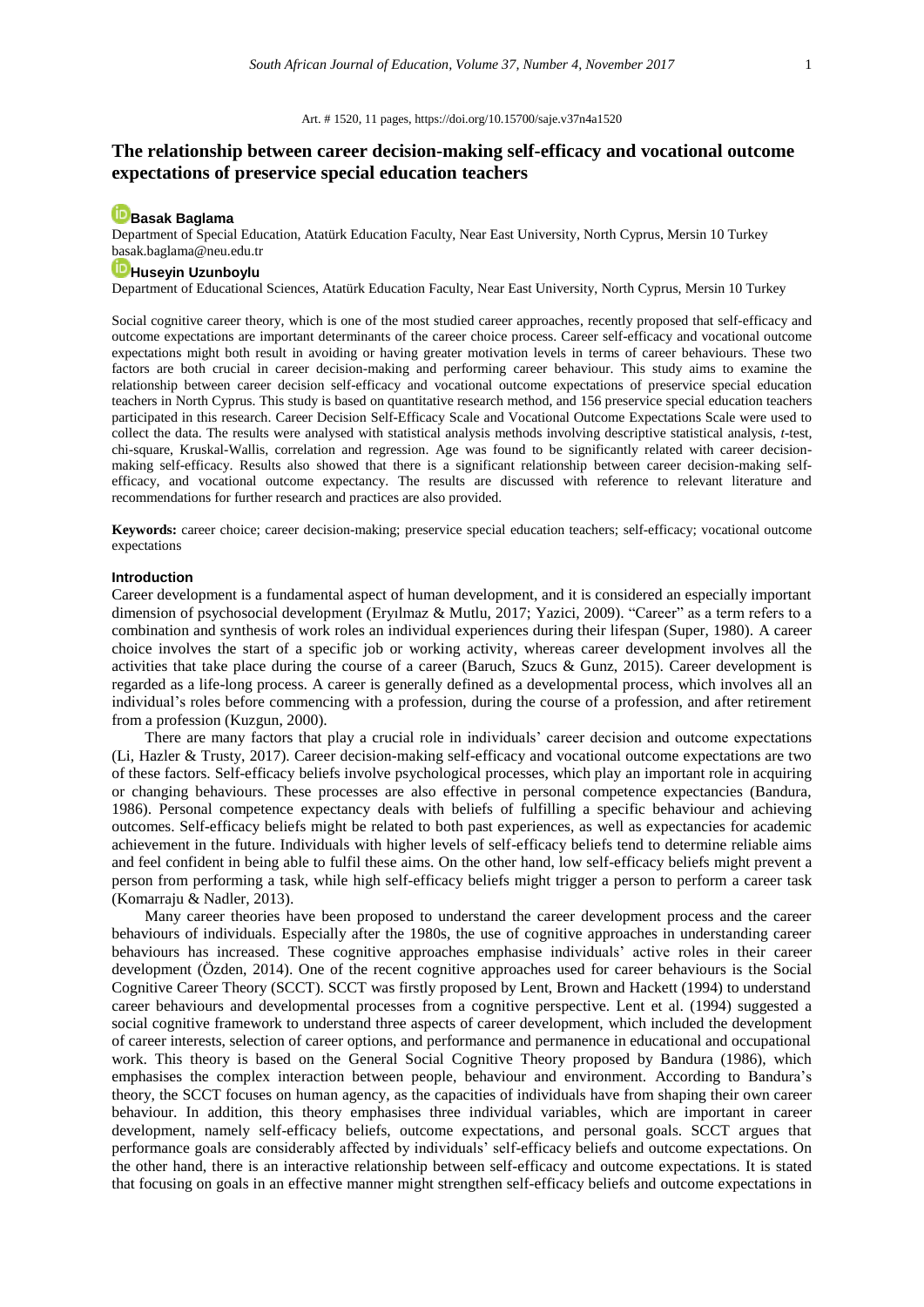a positive cycle (Lent, 2005). According to the literature, self-efficacy and outcome expectation concepts are generally addressed as career decision self-efficacy and vocational outcome expectation concepts, in studies based on SCCT in the area of career development (Gore & Leuwerke, 2000; Gushue, 2006; Lent, Ireland, Penn, Morris & Sappington, 2017; Sarı & Şahin, 2013).

In understanding career development from the perspective of SCCT, career decision self-efficacy is regarded as a crucial element in an individual's career interests, goals, choices, experiences and performances (Jo, Ra, Lee & Kim, 2016). Career decision is defined as making a choice for a profession, education programme, job or school (Doğan, 2014). Therefore, career decision selfefficacy refers to the confidence enacted when making effective career decisions and generating positive outcomes in relation to career development roles. These roles include competencies regarding accurate self-evaluation, collecting information about vocations, goal setting, planning and problem-solving (Betz, 2000). It is known that when teachers feel competent in these aspects, they are more likely to develop positive attitudes towards their careers (Ozcan & Genc, 2016; Uzunboylu, Hürsen, Özütürk & Demirok, 2015).

Furthermore, the vocational outcome expectancy concept is defined as beliefs regarding long-term outcomes of an achievement (Betz & Voyten, 1997). In other words, vocational outcome expectancies denote individuals' expectancies related to the outcomes of their career choices. Işik (2013) stated that vocational outcome expectancy might be regarded as someone's beliefs regarding the possibilities of experiencing primary vocational values such as income, status, productivity and prestige. Some sample sentences of vocational outcome expectancies include: "the vocation that I choose will provide the income which I need", and "the vocation that I choose will support me to lead the life which I want to live." Therefore, career decision self-efficacy and vocational outcome expectations are important components of career development, choice and decision-making with regards to the SCCT.

The university years are an important developmental period, in which many changes are experienced in academic, social, personal, and occupational areas (Newman & Newman, 2017). Kuzgun (2000) has stated that university students experience a transition period in which they encounter making decisions, and they have future vocational outcome expectations. During their high school years, students experience the challenge of career decision-making, and there are many factors that affect their choice. Studies carried out in different countries imply that the challenge of career decision-making is a common issue of many different cultures. There are studies carried out in

different regions around the world that include students from Turkey (Kondakci, 2011), North Cyprus (Caliskan & Ozcan, 2017), as well as French and Korean students (Sovet & Metz, 2014). For instance, Shumba and Naong (2012) examined factors affecting the career choice of students in South Africa and showed that family and teacher factors play an important role in students' career decisions.

Preservice special education teacher refers to undergraduate students of a four-year Bachelor Degree Programme of special education. In North Cyprus, there is a growing labour trend in the area of special education, because of the increasing prevalence of individuals with special needs in the general population, and the need for qualified special education teachers. Preservice special education teachers need to have necessary skills for their profession. Special education teachers are required to be patient, empathetic, and have vocational competence (Allahverdiyev & Yucesoy, 2017; Ozcan & Gur, 2016). From the perspective of SCCT, career decision-making self-efficacies and vocational outcome expectations are important for a successful future career among special education teachers. The aim of this study is to examine the relationship between career decision self-efficacy and vocational outcome expectations of preservice special education teachers. When the literature is examined, it is evident that the number of studies examining this relationship among preservice special education teachers is limited. In other words, there is a gap in this field, especially in North Cyprus. The results of the study from North Cyprus would provide important implications for career counselling interventions in the world, by revealing the relationship between career decision-making self-efficacy and vocational outcome expectations. In this regard, this study is important to contribute to related fields in terms of research and practices such as career education and counselling, as fundamental concepts to career development (Enache & Matei, 2017). It is expected that this study would contribute to career education and counselling, in terms of connecting theory and practice in the field of career counselling. Since career decision-making self-efficacy and vocational outcome expectations are important factors for a successful professional life, it is important to understand the importance of these factors to develop and support students in their career decisions. Based on this general objective, this study aimed to answer the following questions:

- Do career decision-making self-efficacy beliefs of preservice special education teachers differ based on age, gender, department, class and socioeconomic status?
- Do vocational outcome expectations of preservice special education teachers differ based on age, gender, department, class and socioeconomic status?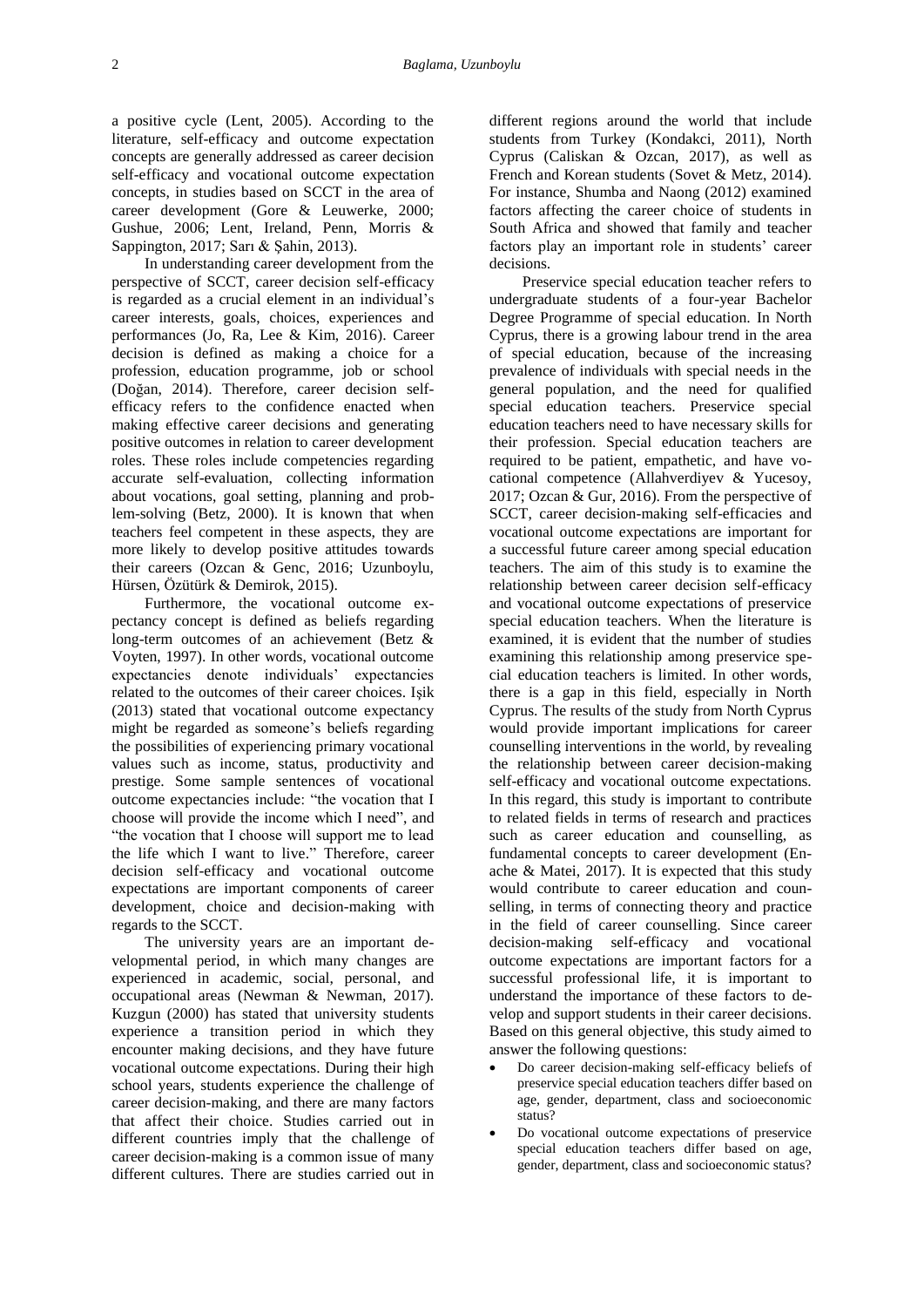- Is there a significant relationship between career decision-making self-efficacy and vocational outcome expectations of preservice special education teachers?
- Are career decision-making self-efficacy beliefs of preservice special education teachers significant predictors of their vocational outcome expectations?

### **Method**

In this study, which aimed to examine the relationship between career decision-making selfefficacy and vocational outcome expectations of preservice special education teachers, a survey model was used as a descriptive method. The survey

**Table 1** Demographic characteristics of the participants

model is a research method that aims to reveal and describe a specific situation (Karasar, 2006).

#### **Participants**

The sample included 156 volunteer preservice special education teachers studying in Teaching Individuals with Mental Retardation Department and Teaching Individuals with Hearing Impairment Department from Faculty of Education at a university in North Cyprus. Participants were selected based on a simple random sampling method and the demographic characteristics of the participants are shown in Table 1.

| Demographic characteristics |                                              |     | %    |
|-----------------------------|----------------------------------------------|-----|------|
| Age                         | $18 - 22$                                    | 96  | 61.5 |
|                             | 23 and above                                 | 60  | 38.5 |
|                             | Total                                        | 156 | 100  |
| Gender                      | Male                                         | 89  | 57.1 |
|                             | Female                                       | 67  | 42.9 |
|                             | Total                                        | 156 | 100  |
| Department                  | Teaching individuals with mental retardation | 100 | 64.1 |
|                             | Teaching the hearing impaired                | 56  | 35.9 |
|                             | Total                                        | 156 | 100  |
| Class                       | First year                                   | 6   | 3.8  |
|                             | Second year                                  | 67  | 42.9 |
|                             | Third year                                   | 59  | 37.8 |
|                             | Fourth year                                  | 24  | 15.4 |
|                             | Total                                        | 156 | 100  |
| Socioeconomic Status        | Low                                          | 6   | 3.8  |
|                             | Middle                                       | 124 | 79.5 |
|                             | High                                         | 26  | 16.7 |
|                             | Total                                        | 156 | 100  |

Table 1 shows that 96 (61.5%) of the participants were between the ages of 18 and 22, 60 of whom (38.5%) were 23 and above. In addition to this, 89 (57.1%) of the participants were male, and 67 (42.9%) were female. A majority of the participants (64.1%) were studying in the Department of Teaching Individuals with Mental Retardation. Six of the participants (3.8%) were first year students, 67 (42.9%) were second year students, 59 (37.8%) were third year students, and 24 (15.4%) were fourth year students. Almost 80% of the participants indicated that their families have a middleclass socioeconomic status.

## Instruments

A demographic information form, Career Decision Self-Efficacy Scale and *Vocational Outcome Expectation Scale* were used to collect the data of the study. The demographic information form included questions about age, gender, department, class and socioeconomic status of participants.

The Career-Decision Self-Efficacy Scale is an instrument developed for assessing the career decision self-efficacy construct. The original version of the scale was developed by Taylor and Betz (1983) and adapted into Turkish by Akin, Saricam and Kaya (2014). It was found that the Cronbach

Alpha internal consistency coefficient of the scale was .84. Akin et al. (2014) found the scale to have high validity and reliability. Thus, adequate psychometric properties were established in order to measure career decision-making self-efficacy expectations of individuals. The scale includes 18 statements, where each item is rated on a five-point scale ranging from "I don't feel confident"  $(1)$ , "I feel slightly confident" (2), "I feel moderately confident" (3), "I feel relatively confident" (4), "I feel extremely confident" (5). "Making career decision and not feeling anxious whether the decision is correct or incorrect", "Determining the most appropriate career for myself" and "Identifying the important steps for achieving my career decision" are some examples of the statements in the scale.

The Vocational Outcome Expectation Scale was developed by McWhirter, Crothers and Rasheed (2000) and adapted into Turkish by Işik (2013). The scale measures vocational outcome expectations and includes 12 statements, where "my career plan will lead me to a satisfactory conclusion", and "I will be successful in the career/profession that I choose", serve as two sample statements from the scale. Each item is rated on a four-point scale ranging from "totally agree" (4), "agree" (3), "disagree" (2) to "totally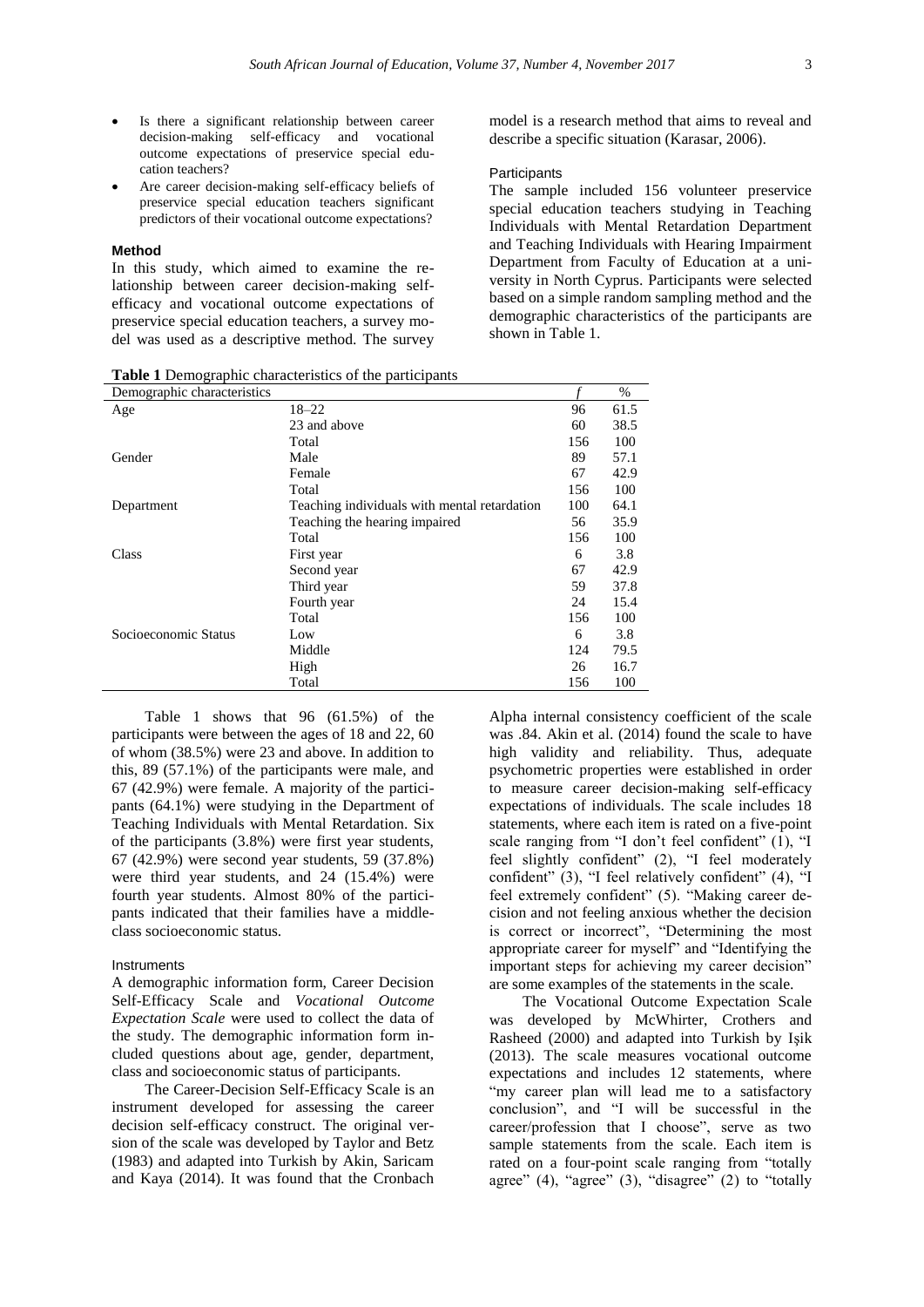disagree" (1). "My future will be good", "My family will approve my career decision" and "I will have a career that the society would respect" are some examples of the statements in the scale. Higher score means higher levels of expectation with regards to vocational outcome. McWhirter et al. (2000) showed that test-retest reliability of the scale was .59, and that the Cronbach's Alpha internal consistency coefficient was .83. Işik (2013) determined that test-retest reliability of Turkish version was .79 and Cronbach's Alpha internal consistency coefficient was .87 indicating high reliability and validity.

### Procedure

After having approval from the ethical committee of Faculty of Education for scientific research, a consent form was prepared by the researchers. The consent form provided an overview of the research for the participants and indicated that participation in the research was voluntary. The survey was administered to the students during the lecture hours. Students who were enrolled in Teaching Individuals with Mental Retardation Department and Teaching Individuals with Hearing Impairment Department from the Faculty of Education at a university in North Cyprus were eligible to participate in this study. Participants took approx. imately 15 minutes to complete the questionnaires.

#### Data Analysis

Data of the study were analysed using SPSS 20 programme. Significance level was considered as *p* < .05 in statistical analyses. Percentages, frequencies, *t*-tests, chi-squares, and Kruskal-Wallis tests, correlation and regression analyses were used in data analysis.

#### **Results**

Results obtained from the study were in line with the general aim and sub-aims and are provided in this section.

Descriptive Statistics on the Measures of Career Decision Making Self-Efficacy and Vocational Outcome Expectancy Levels of Preservice Special Education Teachers

**Table 2** Mean and standard deviations of career decision-making self-efficacy and vocational outcome expectancy levels of preservice special education teachers

|                                          |  | М               |      |
|------------------------------------------|--|-----------------|------|
| Career decision-making self-efficacy 156 |  | 3.58            | - 69 |
| 156                                      |  | 3.38            |      |
|                                          |  | Minimum Maximum |      |

Results of descriptive statistics on total scores of career decision self-efficacy and vocational outcome expectancy levels are shown in Table 2. According to the table, mean and standard de-

viation results of career decision self-efficacy levels are  $(\bar{X} = 3.58, SD = .69)$  and mean and standard deviation results of vocational outcome expectancy levels are  $(\bar{X} = 3.38, SD = .59)$ .

T-test Results of Career Decision Making Self-Efficacy Levels of Preservice Special Education Teachers Based on Age, Gender and Department Variables

**Table 3** Career decision making self-efficacy levels of preservice special education teachers based on age, gender and department variables

| Variable   |                                              | n   |     | SD |                |      |
|------------|----------------------------------------------|-----|-----|----|----------------|------|
| Age        | $18 - 22$                                    | 96  | .70 |    |                |      |
|            | 23 and above                                 | 60  | .61 |    | $154 - 3.2$    | .002 |
| Gender     | Male                                         | 87  | .67 |    |                |      |
|            | Female                                       | 69  |     |    | $-71$ 154 1.03 | .307 |
| Department | Teaching individuals with mental retardation | 100 | .66 |    |                |      |
|            | Teaching the hearing impaired                | 56  | .74 |    | 154 - 545 .587 |      |

*Note*. *p* < .05.

Table 3 shows detailed information about *t*test results of career decision making self-efficacy levels of pre-service special education teachers, based on age, gender and department variables. As can be seen from Table 3, career decision-making self-efficacy levels of preservice special education

teachers show significant difference based on age (*t*  $(156) = -3.2, p < .05$ . In other words, age of preservice special education teachers significantly affects their career decision-making self-efficacy levels.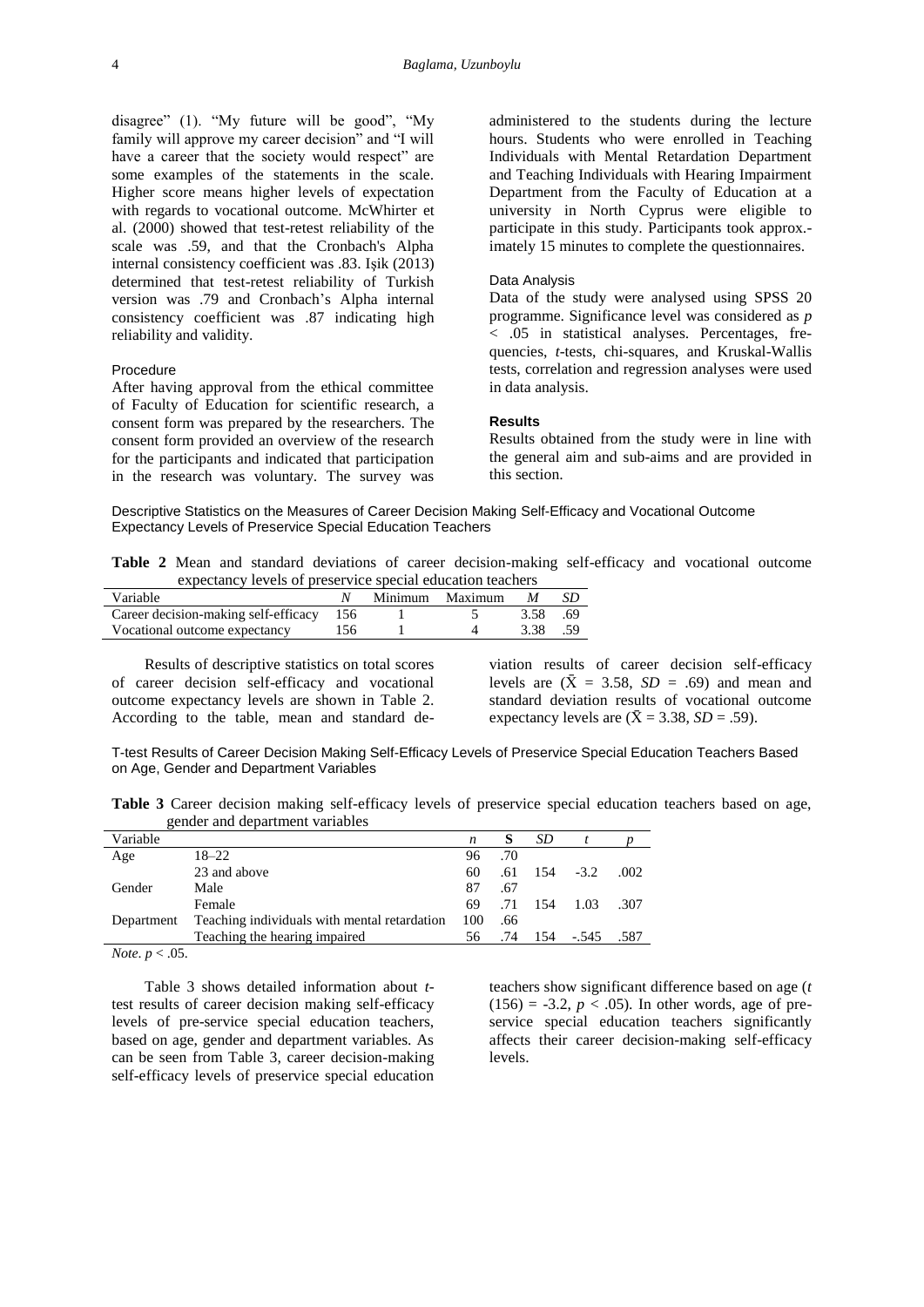According to the results, career decisionmaking self-efficacy levels of pre-service special education teachers do not show significant differences based on their gender ( $t$  (156) = 1.03,  $p$  < .05). In addition, it was revealed that career

decision-making self-efficacy levels of preservice special education teachers do not show significant differences based on their Department  $(t (156) = .545, p < .05$ ).

Kruskal-Wallis Test Results of Career Decision Making Self-Efficacy Levels of Preservice Special Education Teachers Based on Class Level and Socioeconomic Level Variables

**Table 4** Career decision self-efficacy levels of preservice special education teachers based on class level and socioeconomic status variables

| Variable            |        | $\boldsymbol{n}$ | Mean rank | Chi-square |      |
|---------------------|--------|------------------|-----------|------------|------|
| Class level         |        | 6                | 76.50     | 5.282      | .152 |
|                     | 2      | 67               | 72.84     |            |      |
|                     | 3      | 59               | 77.47     |            |      |
|                     | 4      | 24               | 97.35     |            |      |
| Socioeconomic level | Low    | 6                | 68.25     | 1.448      | .485 |
|                     | Middle | 124              | 80.70     |            |      |
|                     | High   | 26               | 70.37     |            |      |

*Note*. *p* < .05.

When there are categories in which adequate frequency cannot be obtained, the non-parametric Kruskal-Wallis test is used to show whether there are differences between categories. In the data analysis, it was revealed that both class level and socioeconomic level variables were not normally distributed, therefore, the Kruskal Wallis test was applied.

The Kruskal-Wallis test was applied to reveal whether there was a significant difference between class levels and socioeconomic levels of preservice special education teachers and their career decision-making self-efficacy levels. Table 4 demonstrates the results of Kruskal-Wallis test. According to Table 4, it is seen that both class level and socioeconomic level variables show no significant difference based on career decisionmaking self-efficacy levels of preservice special education teachers.

T-Test Results of Vocational Outcome Expectancy Levels of Preservice Special Education Teachers Based on Age, Gender and Department Variables

**Table 5** Vocational outcome expectancy levels of preservice special education teachers based on age, gender and department variables

| Variable   |                                              | n   |     | SD  |         |      |
|------------|----------------------------------------------|-----|-----|-----|---------|------|
| Age        | $18 - 22$                                    | 96  | .64 |     |         |      |
|            | 23 and above                                 | 60  | .51 | 154 | $-3.47$ | .716 |
| Gender     | Male                                         | 87  | .62 |     |         |      |
|            | Female                                       | 69  | .57 | 154 | 1.02    | .308 |
| Department | Teaching individuals with mental retardation | 100 | .61 |     |         |      |
|            | Teaching the hearing impaired                | 56  | .53 | 154 | .08     | .081 |

*Note*.  $p < .05$ .

Table 5 provides detailed information about *t*test results of vocational outcome expectancy levels of preservice special education teachers based on age, gender and department variables. As can be seen from Table 5, vocational outcome expectancy levels of preservice special education teachers do not show any significant difference based on age (*t*

 $(156) = -3.47$ ,  $p < .05$ ), gender (*t* (156) = 1.02,  $p <$ .05) and department (*t* (156) = .08, *p* < .05) variables. In other words, age, gender and department of preservice special education teachers do not significantly affect their vocational outcome expectancy levels.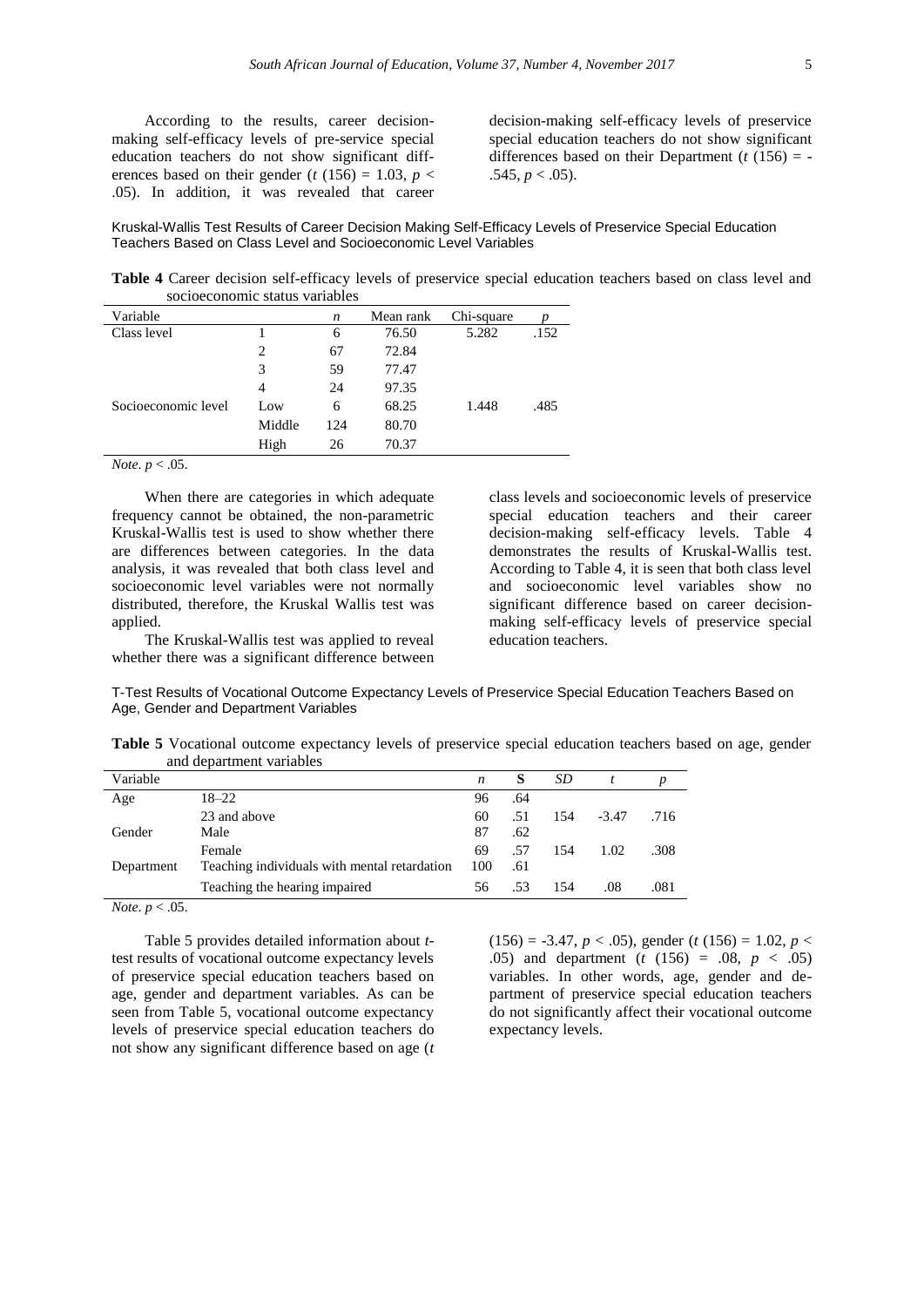Kruskal-Wallis Test Results of Vocational Outcome Expectancy Levels of Preservice Special Education Teachers Based on Class Level and Socioeconomic Level Variables

**Table 6** Vocational outcome expectancy levels of preservice special education teachers based on class level and socioeconomic level variables

| Variable            |        | n   | Mean rank | Chi-square |      |
|---------------------|--------|-----|-----------|------------|------|
| Class level         |        | 6   | 95.67     | 1.524      | .677 |
|                     |        | 67  | 75.24     |            |      |
|                     | 3      | 59  | 81.37     |            |      |
|                     |        | 24  | 76.25     |            |      |
| Socioeconomic level | Low    | 6   | 86.08     | .998       | .607 |
|                     | Middle | 124 | 79.72     |            |      |
|                     | High   | 26  | 70.92     |            |      |

*Note*.  $p < .05$ .

Both class level and socioeconomic level variables were not normally distributed. Therefore the Kruskal-Wallis test was applied to determine whether there are differences between class level and socioeconomic level categories of preservice special education teachers and their vocational outcome expectancy levels. In Table 6 above, the

results of Kruskal-Wallis test are provided. According to Table 6, it is evident that both class level and socioeconomic level variables do not show any significant differences in vocational outcome expectancy levels of preservice special education teachers.

Correlational Analysis Results of the Relationship Between Career Decision Self-Efficacy Levels and Vocational Outcome Expectancy Levels of Pre-service Special Education Teachers

**Table 7** Relationship between career decision self-efficacy levels and vocational outcome expectancy levels of pre-service special education teachers

|                               | Career decision-making self-efficacy |  |
|-------------------------------|--------------------------------------|--|
| Vocational outcome expectancy | $r = .59$                            |  |
| <i>Note.</i> $p < .05$ .      |                                      |  |

Pearson correlation analysis was applied in order to reveal whether there was a relationship between career decision self-efficacy and vocational outcome expectancy levels of preservice special education teachers as well as strength and direction of the relationship. Assumptions of the analysis were met because the effect size was calculated as .935. When Table 7 is examined, it is evident that there was a significant and positive

relationship between career decision self-efficacy and vocational outcome expectancy levels of preservice special education teachers at a moderate level  $(r = .59; p < .05)$ . In other words, it can be said that when career decision self-efficacy increases, vocational outcome expectancy levels of preservice special education teachers also increase in a positive direction.

Regression Analysis Results of the Predictor Value of Career Decision Self-Efficacy for Vocational Outcome Expectancy Levels of Preservice Special Education Teachers

**Table 8** Linear regression analysis of career decision self-efficacy for vocational outcome expectancy levels of pre-service special education teachers

| Variables                     |              |      |                      |      | Pair | Partial |
|-------------------------------|--------------|------|----------------------|------|------|---------|
| Constant                      | 1.581        | .205 | 7.715                | -000 |      |         |
| Career decision self-efficacy | .503         |      | .056 .585 8.948 .000 |      | .585 | .585    |
| $R = .585$                    | $R^2 = .342$ |      |                      |      |      |         |

*Note*.  $p < .05$ .

Regression analysis is used for determining the relationship between two or more variables to make estimations and predictions using this relationship. In this study, linear regression analysis was applied to determine how career-decision selfefficacy levels of preservice special education teachers affect their vocational outcome expectancy levels. Table 8 shows the regression analysis results. As it can be seen from the table, career decision-making self-efficacy can significantly explain vocational outcome expectancy levels of preservice special education teachers ( $R = .585$ ,  $R^2$  $= .342, p > .05$ ).

# **Discussion**

The aim of this study was to examine the relationship between career decision-making selfefficacy and vocational outcome expectations of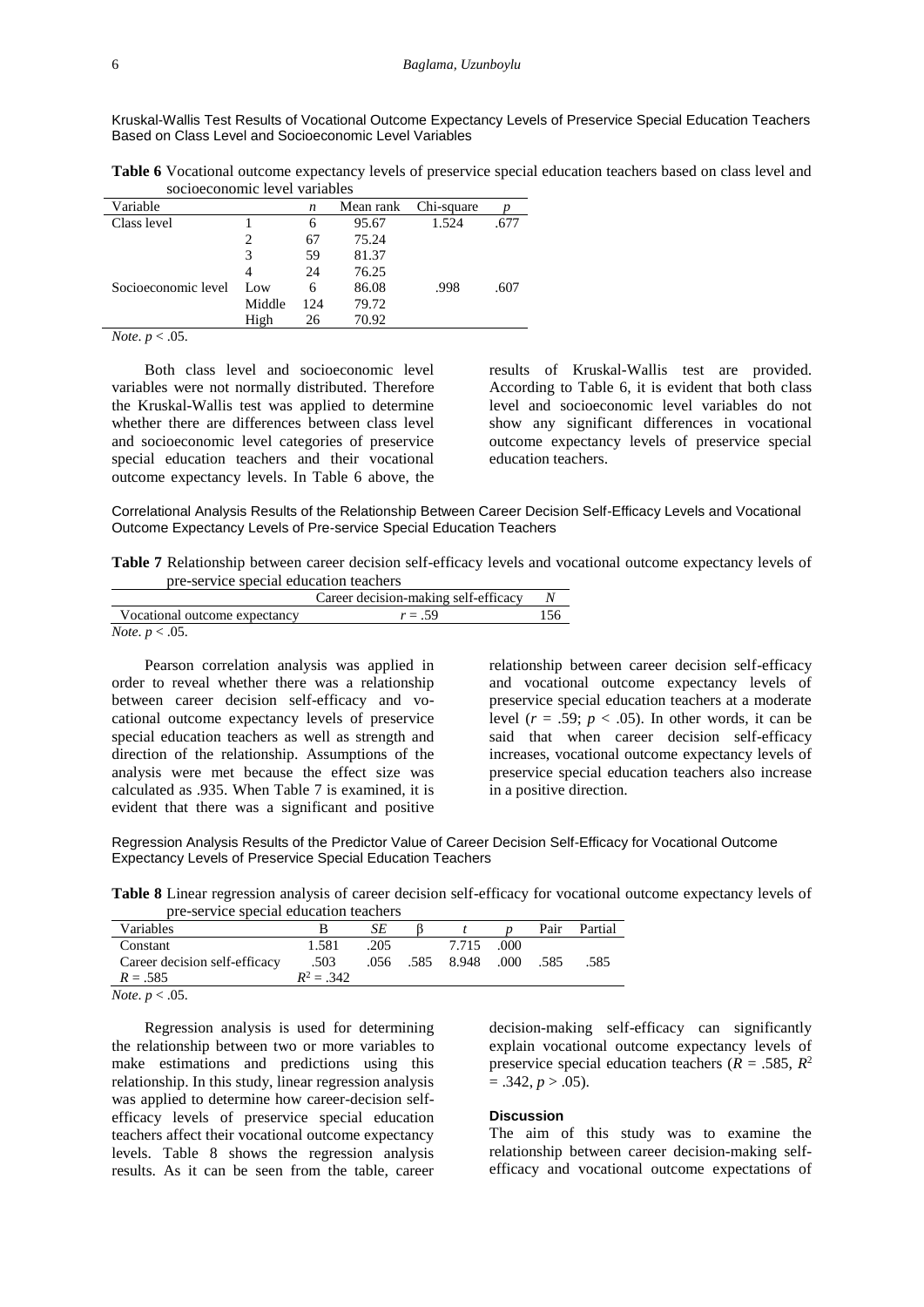preservice special education teachers and to determine whether these variables show difference based on demographic variables of the participants.

When the literature is examined, it is evident that there are various studies focusing on different aspects of career decision-making self-efficacy. Studies have focused on the relationship between career decision-making self-efficacy, career salience, locus of control and vocational indecision (Taylor & Popma, 1990); career-decision-making self-efficacy as a predictive factor for career decision-making attitudes and skills (Luzzo, 1993) and the relationship between career decision making self-efficacy and career commitment among college students (Chung, 2002). In addition, research has also examined the relationship between perceived family interaction patterns, vocational identity, and career decision-making self-efficacy (Hargrove, Creagh & Burgess, 2002). Furthermore, studies have explored career choice and career decision-making self-efficacy (Gianakos, 1999) and the relationship between career decision-making self-efficacy, vocational identity and career exploration behaviour in African-American high school students (Gushue, Scanlan, Pantzer & Clarke, 2006). Moreover, the role of thinking styles in career decision-making selfefficacy among university students has also come under scrutiny (Fan, 2016).

According to the results obtained here, there is a significant relationship between age and career decision-making self-efficacy levels of teacher candidates. In other words, preservice teachers with higher ages had higher levels of career decisionmaking self-efficacy. However, the number of studies examining the relationship between age and career decision making self-efficacy levels is limited. It is expected that this result will provide a new perspective for this field of study in terms of theory and practice. In parallel with the results of the present study, Guan, Capezio, Restubog, Read, Lajom and Li (2016) found that age as a demographic variable influences career aspirations of university students enrolled in a national university in South China. Similarly, Bacanli (2012) showed age to be an important factor, which affects career decision-making self-efficacies of university students in Turkey.

Gender was another demographic variable examined in this study. There are many studies with contradictory findings, which examine the role of gender on career decision-making self-efficacy. Gianakos (2001) has indicated that females reported higher scores than their male counterparts on career decision-making self-efficacy. Choi, Park, Yang, Lee, Lee and Lee (2012) revealed that gender roles are determinant factors for career decision-making self-efficacy. In contrast, Eaton, Watson, Foxcroft and Patton (2004) examined career decision-making self-efficacy among South African high school students, and no gender differences were found. This result is reflected in the findings of the present study, indicating that career decision-making self-efficacy levels of preservice special education teachers does not show significant difference, based on their gender.

Furthermore, special education teaching departments of preservice teachers was another demographic variable examined, with no differences found between students from Teaching Individuals with Mental Retardation and Teaching Individuals with Hearing Impairment. According to the literature, it was seen that the number of studies examining the relationship between special education teaching departments, career-decision selfefficacy and vocational outcome expectancy are limited. It is worth noting that special education teaching departments are generally not handled as a demographic factor in other available studies.

Vocational outcome expectancy was the second main variable examined in the present study. Ferry, Fouad and Smith (2000) stated that age and gender are significant determinants of career-related choice behaviour. In the present study, all the demographic variables, namely age, gender, department, class level and socio-economic status were not found to be related with vocational outcome expectancy levels of preservice special education teachers. Similarly, Gushue (2006) found that outcome expectations do not show significant differences based on gender. In parallel with these results, Buldur and Bursal (2015) showed that gender and socio-economic status of preservice science teachers were not statistically significant in terms of predicting their future career expectations. Akman (1992) investigated the relationship between class levels of faculty of education students and their vocational outcome expectations. No significant differences between first and fourth year students in terms of their vocational outcome expectations were observed.

The primary objective of this study was to examine the relationship between career decisionmaking self-efficacy and vocational outcome expectancy, and whether self-efficacy has a predictive value on vocational outcome expectancy among preservice special education teachers from the Faculty of Education. Results showed a positive and moderate level of correlation between these two variables. Career decisionmaking self-efficacy has a predictive value on vocational outcome expectancies. Woo, Lu, Henfield and Bang (2017) found a similar result, showing that vocational self-efficacy beliefs significantly predict vocational outcome expectations.

The results of the current study showed that career decision-making self-efficacy is a significant predictor of vocational outcome expectancy levels of preservice special education teachers. When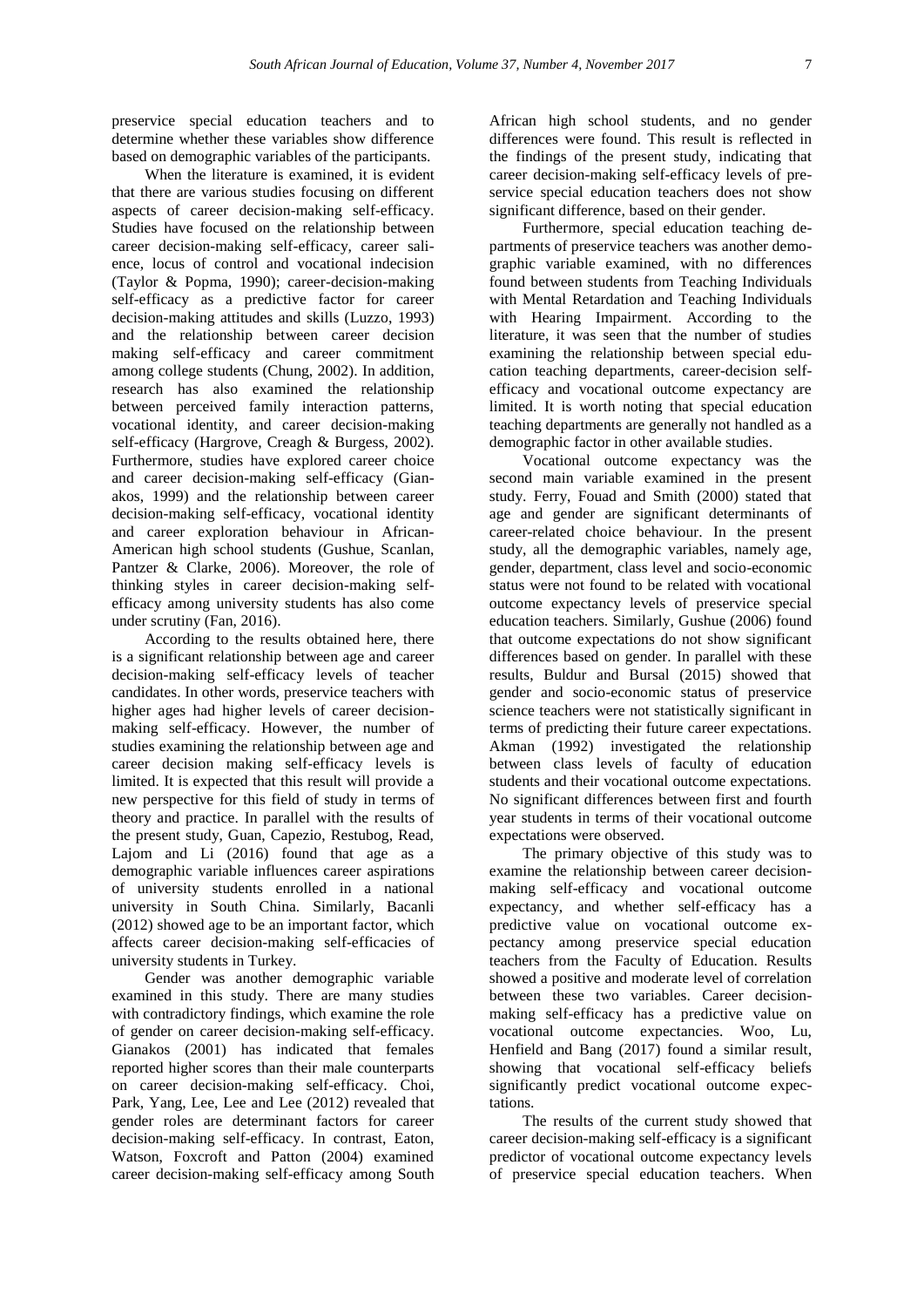preservice special education teachers feel that they are competent in making career decisions, they would expect that they will be successful in their professional life. Therefore, it can be inferred that career counselling interventions need to promote career decision-making self-efficacy to increase vocational outcome expectancy of high school students who are planning to study specialised education at university. Various studies discuss career development, career decision-making selfefficacy and outcome expectations carried out with university students. Yerin Güneri, Owen, Tanrikulu, Dolunay Cuğ and Büyükgöze Kavas (2016) examined career development needs among Faculty of Education students in Turkey. Gender and class levels of students did not reveal a difference when it came to their career development needs. Taylor and Popma (1990) investigated the relationship between career decision-making self-efficacy, career salience, locus of control, and vocational indecision among university students, determining that only career decision-making self-efficacy was significantly related to vocational indecision.

Faculty of Education students need support in obtaining information about the business world, transitioning from university life into the teaching profession, making career plans and coping with stress (Güneri, Aydın & Skovholt, 2003). Gizir (2005) carried out a study with final-year university students, revealing that they feel anxious about finding a job after graduation, not knowing what to do after graduation. For this reason, it is expected that this study might be a pioneering study to describe the career counselling needs of preservice special education teachers. If preservice special education teachers know what to do after graduation and how to pursue their careers, they will feel more commitment to their profession and students with special needs will see greater benefit. This might also increase job satisfaction and decrease job stress as well (Keles & Findikli, 2016; Mesarosova, 2016). Vertsberger and Gati (2016) found that young adults who have career decision difficulties ad negative outcome expectations for their future career tend to seek help during this process. This is an important implication for career counselling intervention practices and this study has increased the awareness of the importance of providing help in the process of career decisionmaking. Determining which factors affect careerrelated thoughts and behaviours of university students can lead to these factors being controlled, and these students being supported. It is really crucial to provide career support and it can be said that this study will contribute to improve this situation. As mentioned before, there are many researchers focused on students' career decisionmaking processes from different regions in the world, and it is expected that this study will provide a different cultural perspective with findings from

North Cyprus. Researchers from other regions in the world, including Korea, France and South Africa, would thus benefit from the findings of the present study (Shumba & Naong, 2012; Sovet & Metz, 2014).

## **Conclusion and Recommendations**

In conclusion, the present study aimed to determine the relationship between career decision-making self-efficacy and vocational outcome expectancy levels of preservice special education teachers. It is important to understand and reveal the perceptions of preservice special education teachers, as they determine the prospective attitude and behaviours of teacher candidates during their future professional lives. The results of the study provided sufficient information about teacher candidates' perceptions of these factors.

Overall, the study showed that teacher candidates have higher levels of career decisionmaking self-efficacy and vocational outcome expectancies. This study reveals the educational implications of career choice. Special education teachers need to be more aware about individual differences that follow new trends and practices in the area of special education, in order to meet the educational needs of their students. Preservice special education teachers would benefit their students with special needs far more when they have higher levels of career decision-making selfefficacy and vocational outcome expectancy, since they will be more willing to perform their profession.

In light of the results obtained from the study, the following recommendations for further research and practices are provided:

- educational policies and programmes ought to be improved in order to develop knowledge, understanding and awareness of preservice special education teachers;
- there ought to be more courses on special education in high schools for students to gain more knowledge about the field; and
- career counselling interventions ought to be increased during high school in order to increase career decision-making self-efficacy and vocational outcome expectations.

There are few limitations to the present study. This research was carried out at a private university in North Cyprus. Therefore, the results cannot be generalised to all universities in North Cyprus. Also, only special education teacher candidates participated in the study. Lastly, results of the study were obtained from individuals' self-assessments and responses to a survey. This might be regarded as another limitation to the study.

For further research, similar studies with qualitative or experimental research design might be carried out. In addition, this study might be carried out with university students from different departments or faculties and additional factors that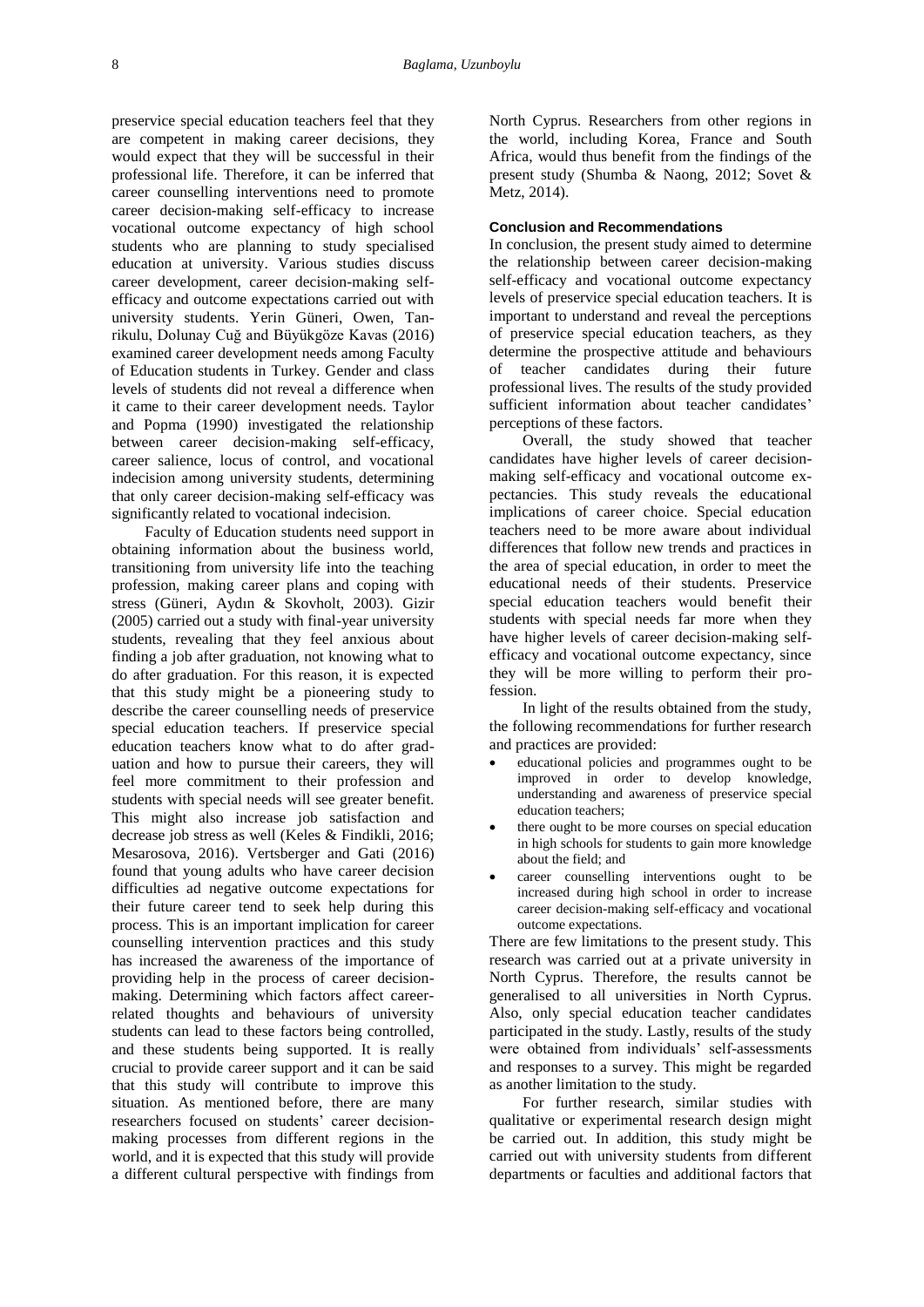might predict career decision-making self-efficacy and vocational outcome expectancy ought to be examined.

#### **Note**

Published under a Creative Commons Attribution Licence.

## **References**

- Akin A, Sariçam H & Kaya Ç 2014. Career decision selfefficacy scale-short form (CDSESSF): The psychometric properties of Turkish version. *IIB International Refereed Academic Social Sciences Journal*, 5(13):80–89. Available at [https://www.researchgate.net/profile/Hakan\\_Sarica](https://www.researchgate.net/profile/Hakan_Saricam2/publication/261579087_Career_Decision_Self-efficacy_Scale-Short_form_CDSES-SF_The_psychometric_properties_of_Turkish_version/links/57fd5c3208ae49db47553b01.pdf) [m2/publication/261579087\\_Career\\_Decision\\_Self](https://www.researchgate.net/profile/Hakan_Saricam2/publication/261579087_Career_Decision_Self-efficacy_Scale-Short_form_CDSES-SF_The_psychometric_properties_of_Turkish_version/links/57fd5c3208ae49db47553b01.pdf)[efficacy\\_Scale-Short\\_form\\_CDSES-](https://www.researchgate.net/profile/Hakan_Saricam2/publication/261579087_Career_Decision_Self-efficacy_Scale-Short_form_CDSES-SF_The_psychometric_properties_of_Turkish_version/links/57fd5c3208ae49db47553b01.pdf)[SF\\_The\\_psychometric\\_properties\\_of\\_Turkish\\_vers](https://www.researchgate.net/profile/Hakan_Saricam2/publication/261579087_Career_Decision_Self-efficacy_Scale-Short_form_CDSES-SF_The_psychometric_properties_of_Turkish_version/links/57fd5c3208ae49db47553b01.pdf) [ion/links/57fd5c3208ae49db47553b01.pdf.](https://www.researchgate.net/profile/Hakan_Saricam2/publication/261579087_Career_Decision_Self-efficacy_Scale-Short_form_CDSES-SF_The_psychometric_properties_of_Turkish_version/links/57fd5c3208ae49db47553b01.pdf)  Accessed 29 November 2017.
- Akman Y 1992. Hacettepe Üniversitesi Eğitim Fakültesi öğrencilerinin meslek, evlilik ve geleceğe yönelik beklentileri [Expectations of Hacettepe University Faculty of Education students on job, marriage and future]. *Hacettepe Üniversitesi Eğitim Fakültesi Dergisi [Hacettepe University Faculty of Education Journal]*, 7(7):125–149.
- Allahverdiyev M & Yucesoy Y 2017. Development stages and types of glass art from past to present. *Ponte*, 73(4):224–238. Available at [https://www.researchgate.net/profile/Yuecehan\\_Yu](https://www.researchgate.net/profile/Yuecehan_Yuecesoy/publication/316565181_Development_stages_and_types_of_glass_art_from_past_to_present/links/5957c19baca272c78abc8370/Development-stages-and-types-of-glass-art-from-past-to-present.pdf) [ecesoy/publication/316565181\\_Development\\_stage](https://www.researchgate.net/profile/Yuecehan_Yuecesoy/publication/316565181_Development_stages_and_types_of_glass_art_from_past_to_present/links/5957c19baca272c78abc8370/Development-stages-and-types-of-glass-art-from-past-to-present.pdf) [s\\_and\\_types\\_of\\_glass\\_art\\_from\\_past\\_to\\_present/li](https://www.researchgate.net/profile/Yuecehan_Yuecesoy/publication/316565181_Development_stages_and_types_of_glass_art_from_past_to_present/links/5957c19baca272c78abc8370/Development-stages-and-types-of-glass-art-from-past-to-present.pdf) [nks/5957c19baca272c78abc8370/Development](https://www.researchgate.net/profile/Yuecehan_Yuecesoy/publication/316565181_Development_stages_and_types_of_glass_art_from_past_to_present/links/5957c19baca272c78abc8370/Development-stages-and-types-of-glass-art-from-past-to-present.pdf)[stages-and-types-of-glass-art-from-past-to](https://www.researchgate.net/profile/Yuecehan_Yuecesoy/publication/316565181_Development_stages_and_types_of_glass_art_from_past_to_present/links/5957c19baca272c78abc8370/Development-stages-and-types-of-glass-art-from-past-to-present.pdf)[present.pdf.](https://www.researchgate.net/profile/Yuecehan_Yuecesoy/publication/316565181_Development_stages_and_types_of_glass_art_from_past_to_present/links/5957c19baca272c78abc8370/Development-stages-and-types-of-glass-art-from-past-to-present.pdf) Accessed 29 November 2017.
- Bacanli F 2012. Karar verme stratejileri ve ego kimlik statüleri arasındaki ilişkilerin incelenmesi [An examination of the relationship amongst decisionmaking strategies and ego identity statuses]. *Eğitim ve Bilim [Education and Science]*, 37(163):17–28.
- Bandura A 1986. The explanatory and predictive scope of self-efficacy theory [Special issue]. *Journal of Social and Clinical Psychology*, 4(3):359–373. <https://doi.org/10.1521/jscp.1986.4.3.359>
- Baruch Y, Szucs N & Gunz H 2015. Career studies in search of theory: the rise and rise of concepts. *Career Development International*, 20(1):3–20. <https://doi.org/10.1108/CDI-11-2013-0137>
- Betz NE 2000. Self-efficacy theory as a basis for career assessment. *Journal of Career Assessment*, 8(3):205–222.
- <https://doi.org/10.1177%2F106907270000800301> Betz NE & Voyten KK 1997. Efficacy and outcome
- expectation influence career exploration. *The Career Development Quarterly*, 46(2):179–189. [https://doi.org/10.1002/j.2161-](https://doi.org/10.1002/j.2161-0045.1997.tb01004.x) [0045.1997.tb01004.x](https://doi.org/10.1002/j.2161-0045.1997.tb01004.x)
- Buldur S & Bursal M 2015. The impact levels of career choice reasons of preservice science teachers and their future career expectations. *Necatibey Eğitim Fakültesi Elektronik Fen ve Matematik Eğitimi Dergisi [Necatibey Faculty of Education Electronic Journal of Science & Mathematics Education]*, 9(1):81–107. Available at [http://www.nef.balikesir.edu.tr/~dergi/makaleler/ya](http://www.nef.balikesir.edu.tr/~dergi/makaleler/yayinda/18/EFMED_FBE273.pdf)

[yinda/18/EFMED\\_FBE273.pdf.](http://www.nef.balikesir.edu.tr/~dergi/makaleler/yayinda/18/EFMED_FBE273.pdf) Accessed 29 November 2017.

- Caliskan S & Ozcan D 2017. Determination of selfefficacy perceptions of special education teacher candidates towards computer course. *Ponte*, 73(6):213–223.
- Choi BY, Park H, Yang E, Lee SK, Lee Y & Lee SM 2012. Understanding career decision self-efficacy: A meta-analytic approach. *Journal of Career Development*, 39(5):443–460. <https://doi.org/10.1177%2F0894845311398042>
- Chung YB 2002. Career decision-making self-efficacy and career commitment: Gender and ethnic differences among college students. *Journal of Career Development*, 28(4):277–284. <https://doi.org/10.1177%2F089484530202800404>
- Doğan H 2014. Çağdas kariyer karar verme yaklaşım ve modellerinin incelenmesi [Examination of contemporary career decision making approaches and models]. *Turkiye Sosyal Politika ve Çalışma Hayati Araştırmaları Dergisi [Journal of Turkey Social Policy and Business Life Research]*, 4(6):100–130. Available at [http://www.opusjournal.net/opusarsiv/2014-](http://www.opusjournal.net/opusarsiv/2014-1/2014-1-5.pdf) [1/2014-1-5.pdf.](http://www.opusjournal.net/opusarsiv/2014-1/2014-1-5.pdf) Accessed 29 November 2017.
- Eaton MC, Watson MB, Foxcroft CD & Patton W 2004. Career decision-making self-efficacy of South African high school boys and girls. *Psychological Reports*, 94(2):694–696. <https://doi.org/10.2466%2Fpr0.94.2.694-696>
- Enache RG & Matei RS 2017. Study on self-awareness and vocational counseling of high school students. *Agora Psycho-Pragmatica*, 11(1):57–64. Available at

[http://www.uav.ro/jour/index.php/app/article/view/](http://www.uav.ro/jour/index.php/app/article/view/781) [781.](http://www.uav.ro/jour/index.php/app/article/view/781) Accessed 29 November 2017.

- Eryılmaz A & Mutlu T 2017. Yaşam boyu gelişim yaklaşımı perspektifinden kariyer gelişimi ve ruh sağlığı [Career development and mental health from the perspective of life-span development approach]. *Current Approaches in Psychiatry*, 9(2):227–249. <https://doi.org/10.18863/pgy.281802>
- Fan J 2016. The role of thinking styles in career decisionmaking self-efficacy among university students. *Thinking Skills and Creativity*, 20:63–73. <https://doi.org/10.1016/j.tsc.2016.03.001>
- Ferry TR, Fouad NA & Smith PL 2000. The role of family context in a social cognitive model for career-related choice behavior: A math and science perspective. *Journal of Vocational Behavior*, 57(3):348–364.

<https://doi.org/10.1006/jvbe.1999.1743> Gianakos I 1999. Patterns of career choice and career

- decision-making self-efficacy. *Journal of Vocational Behavior*, 54(2):244–258. <https://doi.org/10.1006/jvbe.1998.1668>
- Gianakos I 2001. Predictors of career decision-making self-efficacy. *Journal of Career Assessment*, 9(2):101–114.

<https://doi.org/10.1177%2F106907270100900201>

Gizir CA 2005. Orta Doğu Teknik Üniversitesi son sınıf öğrencilerinin problemleri üzerine bir çalışma [A study on the problems of last year students in Middle East Technical University]. *Mersin Universitesi Egitim Fakultesi Dergisi [Mersin University Journal of the Faculty of Education]*,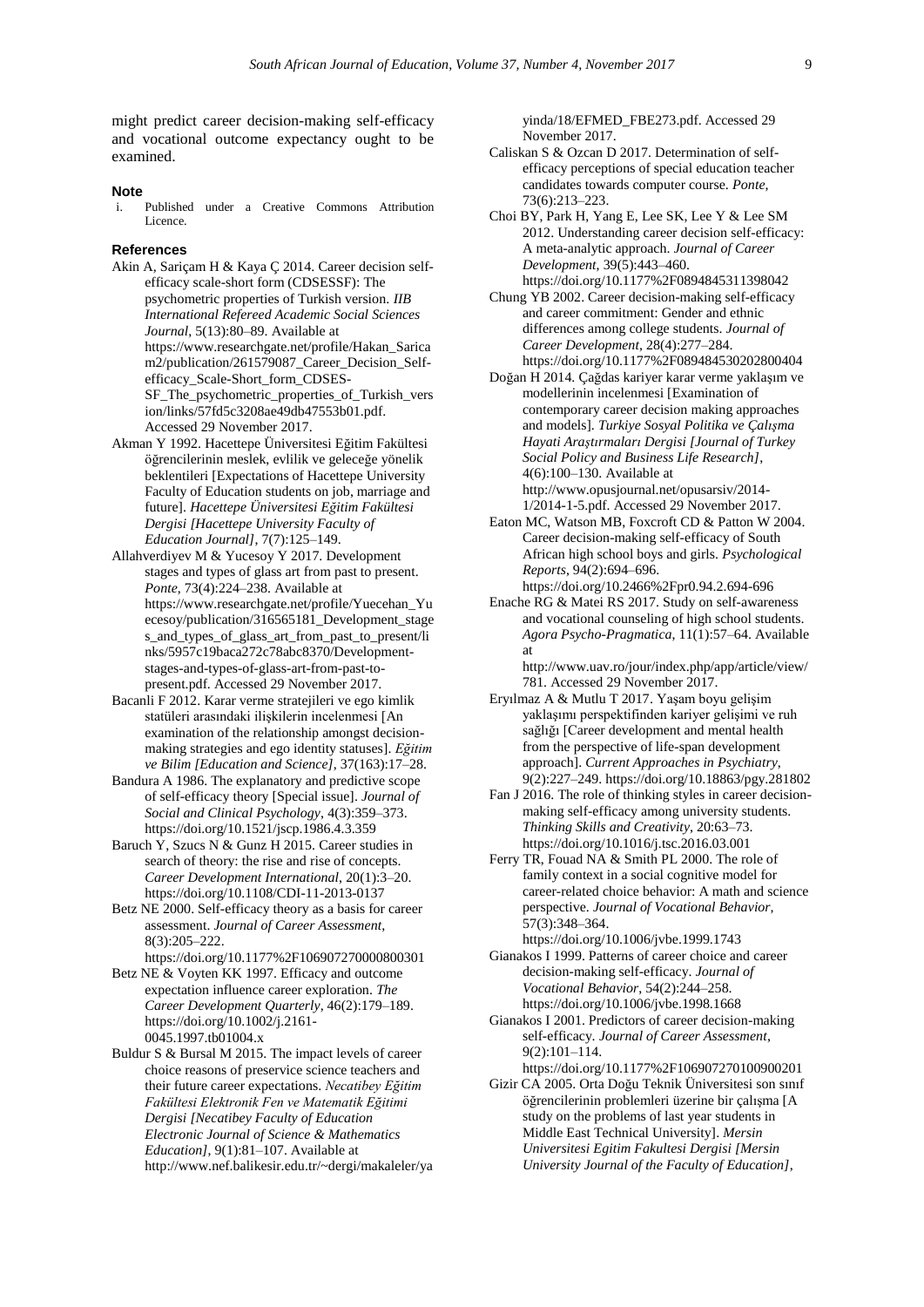1(2):196–213. Available at

[http://dergipark.ulakbim.gov.tr/mersinefd/article/vi](http://dergipark.ulakbim.gov.tr/mersinefd/article/view/5000003014) [ew/5000003014.](http://dergipark.ulakbim.gov.tr/mersinefd/article/view/5000003014) Accessed 29 November 2017.

Gore PA Jr. & Leuwerke WC 2000. Predicting occupational considerations: A comparison of selfefficacy beliefs, outcome expectations, and personenvironment congruence. *Journal of Career Assessment*, 8(3):237–250.

<https://doi.org/10.1177%2F106907270000800303> Guan P, Capezio A, Restubog SLD, Read S, Lajom JAL

& Li M 2016. The role of traditionality in the relationships among parental support, career decision-making self-efficacy and career adaptability. *Journal of Vocational Behavior*, 94:114–123.

<https://doi.org/10.1016/j.jvb.2016.02.018>

Güneri OY, Aydın G & Skovholt T 2003. Counseling needs of students and evaluation of counseling services at a large urban university in Turkey. *International Journal for the Advancement of Counselling*, 25(1):53–63. <https://doi.org/10.1023/A:1024928212103>

Gushue GV 2006. The relationship of ethnic identity, career decision-making self-efficacy, and outcome expectations among Latino/a high school students. *Journal of Vocational Behavior*, 68(1):85–95. <https://doi.org/10.1016/j.jvb.2005.03.002>

Gushue GV, Scanlan KRL, Pantzer KM & Clarke CP 2006. The relationship of career decision-making self-efficacy, vocational identity, and career exploration behavior in African American high school students. *Journal of Career Development*, 33(1):19–28.

<https://doi.org/10.1177%2F0894845305283004> Hargrove BK, Creagh MG & Burgess BL 2002. Family interaction patterns as predictors of vocational identity and career decision-making self-efficacy. *Journal of Vocational Behavior*, 61(2):185–201. <https://doi.org/10.1006/jvbe.2001.1848>

Işik E 2013. Mesleki sonuç beklentisinin yordayıcıları olarak algılanan sosyal destek ve denetim odağı [Perceived social support and locus of control as predictors of vocational outcome expectancy]. *Kuram ve Uygulamada Egitim Bilimleri [Educational Science: Theory & Practice]*, 13(3):1419–1430.

Jo H, Ra YA, Lee J & Kim WH 2016. Impact of dysfunctional career thoughts on career decision self‐efficacy and vocational identity. *The Career Development Quarterly*, 64(4):333–344. <https://doi.org/10.1002/cdq.12069>

Karasar N 2006. *Bilimsel araştırma yöntemleri [Scientific research methods]*. Ankara, Turkey: Nobel Yayincilik.

Keles HN & Findikli MA 2016. The effect of the meaningfulness of work on job satisfaction, job stress and intention to leave. *Global Journal of Business, Economics and Management*, 6(2):61– 69. <https://doi.org/10.18844/gjbem.v6i2.1370>

Komarraju M & Nadler D 2013. Self-efficacy and academic achievement: Why do implicit beliefs, goals, and effort regulation matter? *Learning and Individual Differences*, 25:67–72. <https://doi.org/10.1016/j.lindif.2013.01.005>

Kondakci Y 2011. Student mobility reviewed: attraction and satisfaction of international students in Turkey.

#### *Higher Education*, 62:573.

<https://doi.org/10.1007/s10734-011-9406-2>

- Kuzgun Y 2000. *Meslek danışmanlığı kuramlar uygulamalar [Theories and practice in career counseling]*. Ankara, Turkey: Nobel Yayin Dagitim.
- Lent RW 2005. A social cognitive view of career development and counseling. In SD Brown & RW Lent (eds). *Career development and counseling: Putting theory and research to work*. Hoboken, NJ: John Wiley.
- Lent RW, Brown SD & Hackett G 1994. Toward a unifying social cognitive theory of career and academic interest, choice, and performance. *Journal of Vocational Behavior*, 45(1):79–122. <https://doi.org/10.1006/jvbe.1994.1027>

Lent RW, Ireland GW, Penn LT, Morris TR & Sappington R 2017. Sources of self-efficacy and outcome expectations for career exploration and decision-making: A test of the social cognitive model of career self-management. *Journal of Vocational Behavior*, 99:107–117. <https://doi.org/10.1016/j.jvb.2017.01.002>

Li YI, Hazler RJ & Trusty J 2017. Relational self‐construal as a moderator of social support in career decision making. *The Career Development Quarterly*, 65(1):44–56. <https://doi.org/10.1002/cdq.12079>

Luzzo DA 1993. Value of career-decision-making selfefficacy in predicting career-decision-making attitudes and skills. *Journal of Counseling Psychology*, 40(2):194–199. [https://psycnet.apa.org/doi/10.1037/0022-](https://psycnet.apa.org/doi/10.1037/0022-0167.40.2.194) [0167.40.2.194](https://psycnet.apa.org/doi/10.1037/0022-0167.40.2.194)

McWhirter EH, Crothers M & Rasheed S 2000. The effects of high school career education on social– cognitive variables. *Journal of Counseling Psychology*, 47(3):330–341. [https://psycnet.apa.org/doi/10.1037/0022-](https://psycnet.apa.org/doi/10.1037/0022-0167.47.3.330) [0167.47.3.330](https://psycnet.apa.org/doi/10.1037/0022-0167.47.3.330)

Mesarosova M 2016. Psychometric properties of a job satisfaction survey in Slovakia in helping professionals: Preliminary results. *Global Journal of Psychology Research: New Trends and Issues*, 6(4):195–201.

<https://doi.org/10.18844/gjpr.v6i4.2419> Newman BM & Newman PR 2017. *Development through life: A psychosocial approach* (13th ed). Boston, MA: Cengage Learning.

Ozcan D & Genc Z 2016. Pedagogical formation education via distance education. *Eurasia Journal of Mathematics, Science & Technology Education*, 12(2):347–360. Available at

[https://www.researchgate.net/profile/Zeynep\\_Genc](https://www.researchgate.net/profile/Zeynep_Genc/publication/298072409_Pedagogical_formation_education_via_distance_education/links/58a4b4b3a6fdcc0e075e6842/Pedagogical-formation-education-via-distance-education.pdf) [/publication/298072409\\_Pedagogical\\_formation\\_e](https://www.researchgate.net/profile/Zeynep_Genc/publication/298072409_Pedagogical_formation_education_via_distance_education/links/58a4b4b3a6fdcc0e075e6842/Pedagogical-formation-education-via-distance-education.pdf) [ducation\\_via\\_distance\\_education/links/58a4b4b3a6](https://www.researchgate.net/profile/Zeynep_Genc/publication/298072409_Pedagogical_formation_education_via_distance_education/links/58a4b4b3a6fdcc0e075e6842/Pedagogical-formation-education-via-distance-education.pdf) [fdcc0e075e6842/Pedagogical-formation-education](https://www.researchgate.net/profile/Zeynep_Genc/publication/298072409_Pedagogical_formation_education_via_distance_education/links/58a4b4b3a6fdcc0e075e6842/Pedagogical-formation-education-via-distance-education.pdf)[via-distance-education.pdf.](https://www.researchgate.net/profile/Zeynep_Genc/publication/298072409_Pedagogical_formation_education_via_distance_education/links/58a4b4b3a6fdcc0e075e6842/Pedagogical-formation-education-via-distance-education.pdf) Accessed 29 November 2017.

Ozcan D & Gur P 2016. What do postgraduate students think about special education? *Cypriot Journal of Educational Sciences*, 11(2):102–108. <https://doi.org/10.18844/cjes.v11i2.902>

Özden K 2014. Üniversite öğrencilerinde psikolojik iyi oluşun psikososyal yordayicilarinin sosyal bilişsel kariyer kurami açisindan incelenmesi [Examination